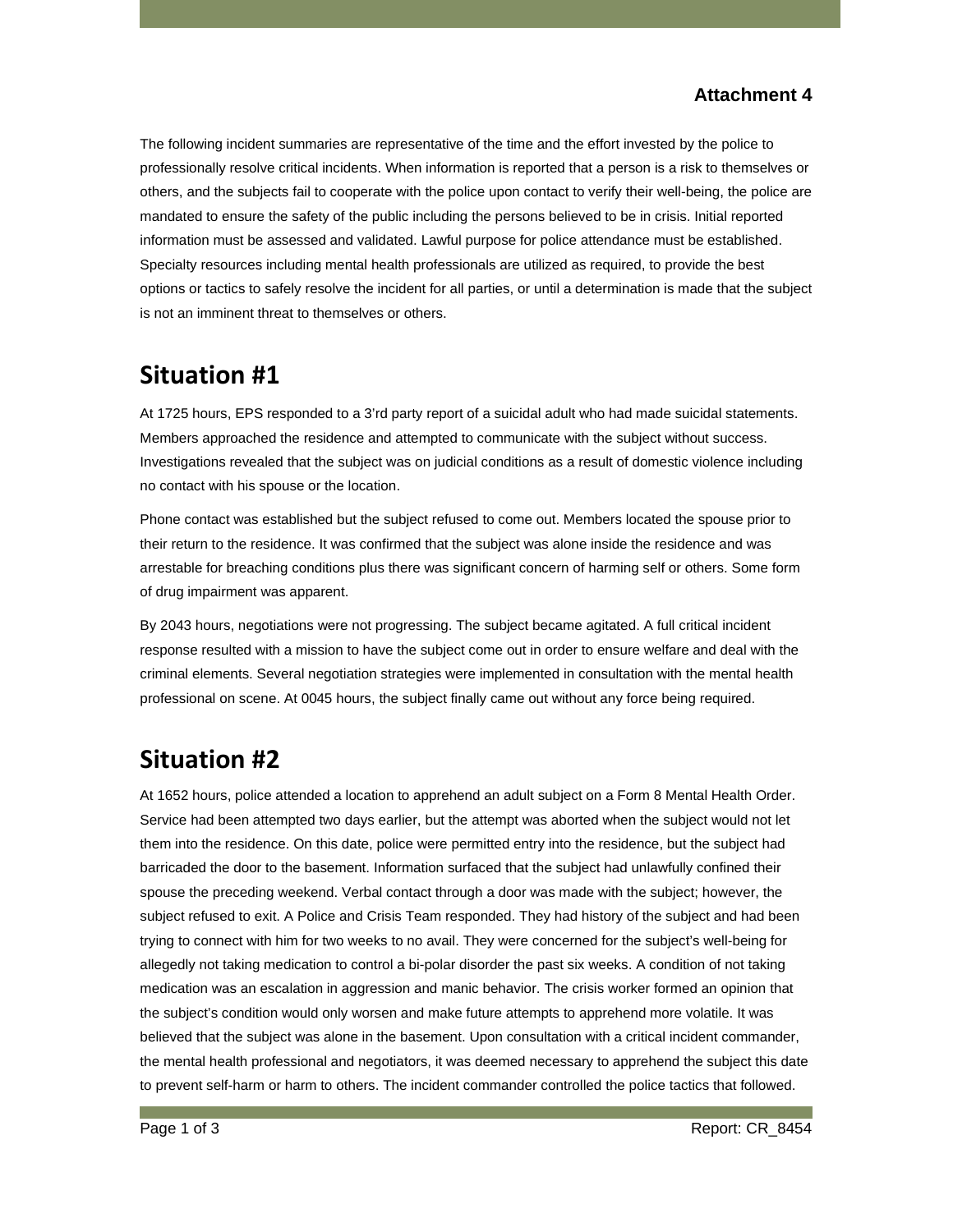Negotiators in consultation with the mental health professional continued negotiation strategies to no avail. Tactical utilized technology to try and observe and stimulate the subject to negotiate. Tactical attempted to speak to the subject through the basement door. The subject sounded agitated and refused to come out. The subject proceeded to poke a hole in the basement door. That was followed up with the subject shooting long nails from the basement up through the floor. Significant grinding, sawing and banging were heard. Several more nails were fired out of the basement. The subject stated that if the police were not going away, "we're about to play a game."

The necessity for our continued attendance at the residence was revisited by the incident commander including a Police and Crisis Team, negotiators and investigative feedback about threats made to the spouse. There was significant concern for the subject not tending to his own well-being and his risk to other family members. The subject also had a medical condition requiring medication that he allegedly was not taking. A medical doctor was interviewed and expressed concern for the subject's medical well-being from not taking medicine for a prolonged period; to a point where the subject may have a stroke. He allegedly had another appointment in two days, but from past behavior, there was no belief that he would attend. He had been apprehended by police twice in the past for mental health. He had spoken of his dislike for police in the past.

Throughout the next few hours, many tactics were employed without success to stimulate the subject to speak with negotiators. The subject actively responded to all attempts by further barricading or making attempts to disable specialty equipment. It was apparent that the subject's behavior was not improving, and he was not inclined or capable of negotiating. Further mental health opinions were that the subject was displaying some psychosis, could be very unpredictable and a danger to others. The incident commander determined that it was in the best interests of the subject and the public that the subject immediately be apprehended. The commander approved a chemical agent deployment to influence the subject to come out. At 0227 hours, a chemical agent was deployed and immediately had the desired effect. The subject removed his barricade, exited the basement, was apprehended and provided immediate medical attention. No physical force was required.

## **Situation #3**

At 0652 hours, police attended a location in relation to a complaint where a person was unlawfully confined, robbed and assaulted at gunpoint. By 0940 hours a suspect location was identified. Four of five occupants exited the suspect location as requested. The remaining suspect advised she would not come out, would shoot it out with police and wanted to die. She had a long history of incarceration, drug dependency and mental health. She was adamant that she did not want to go back to jail and spoke of abuse that she had experienced in a male institution. A witness reported that she had taken ketamine and cocaine earlier in the day and had more accessible.